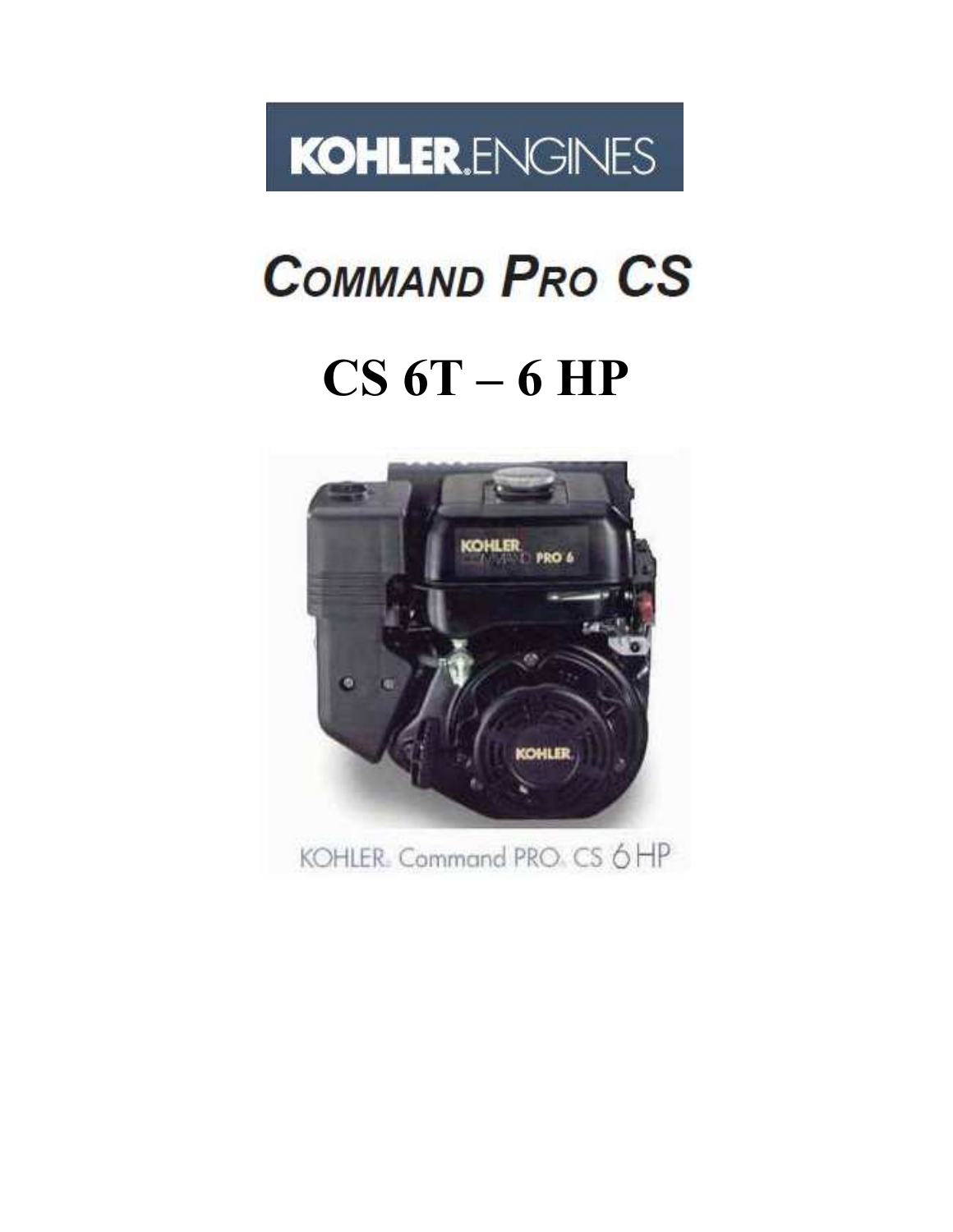

#### Air intake/Filtration 10-7-3

| Ref#          | Part        | <b>Description</b>                   | Qty |
|---------------|-------------|--------------------------------------|-----|
|               | 63 100 19-S | <b>NUT</b>                           |     |
| $\mathcal{P}$ | 63 096 05-S | COVER, A/C                           |     |
| 3             | 63 100 06-S | NUT, WING A/C                        |     |
| 4             | 63 083 03-S | <b>ELEMENT</b>                       |     |
| 5             | 63 083 04-S | <b>PRECLEANER, ELEMENT</b>           |     |
| 6             | 63 032 12-S | A/C SEAL                             |     |
|               | 63 086 20-S | <b>SCREW</b>                         |     |
| 8             | 63 094 02-S | A/C BASE                             |     |
| 9             | 63 100 15-S | NUT A/C                              | 2   |
| 10            | 63 041 20-S | <b>GASKET A/C</b>                    |     |
|               | 63 113 03-S | DECAL, A/C<br><b>Not Illustrated</b> |     |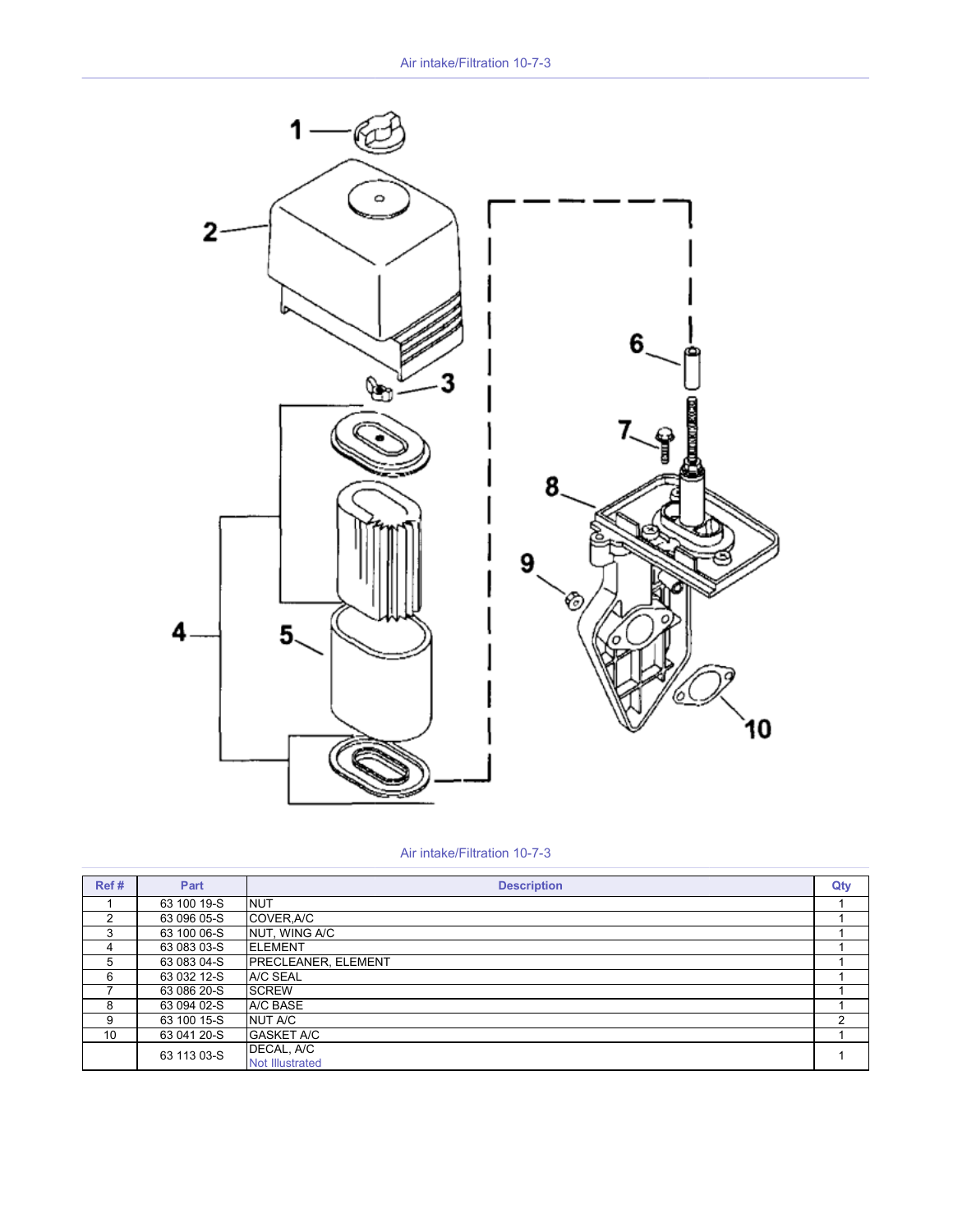

BlowerHousing&Baffles

| Ref # | Part        | <b>Description</b>       | Qty |
|-------|-------------|--------------------------|-----|
|       | 63 086 14-S | <b>SCREW</b>             |     |
| -     | 63 027 02-S | <b>KIT. BLWR HOUSING</b> |     |
| ັ     | 63 063 02-S | BAFFLE, CYL              |     |
|       | 63 086 07-S | <b>SCREW. BH</b>         |     |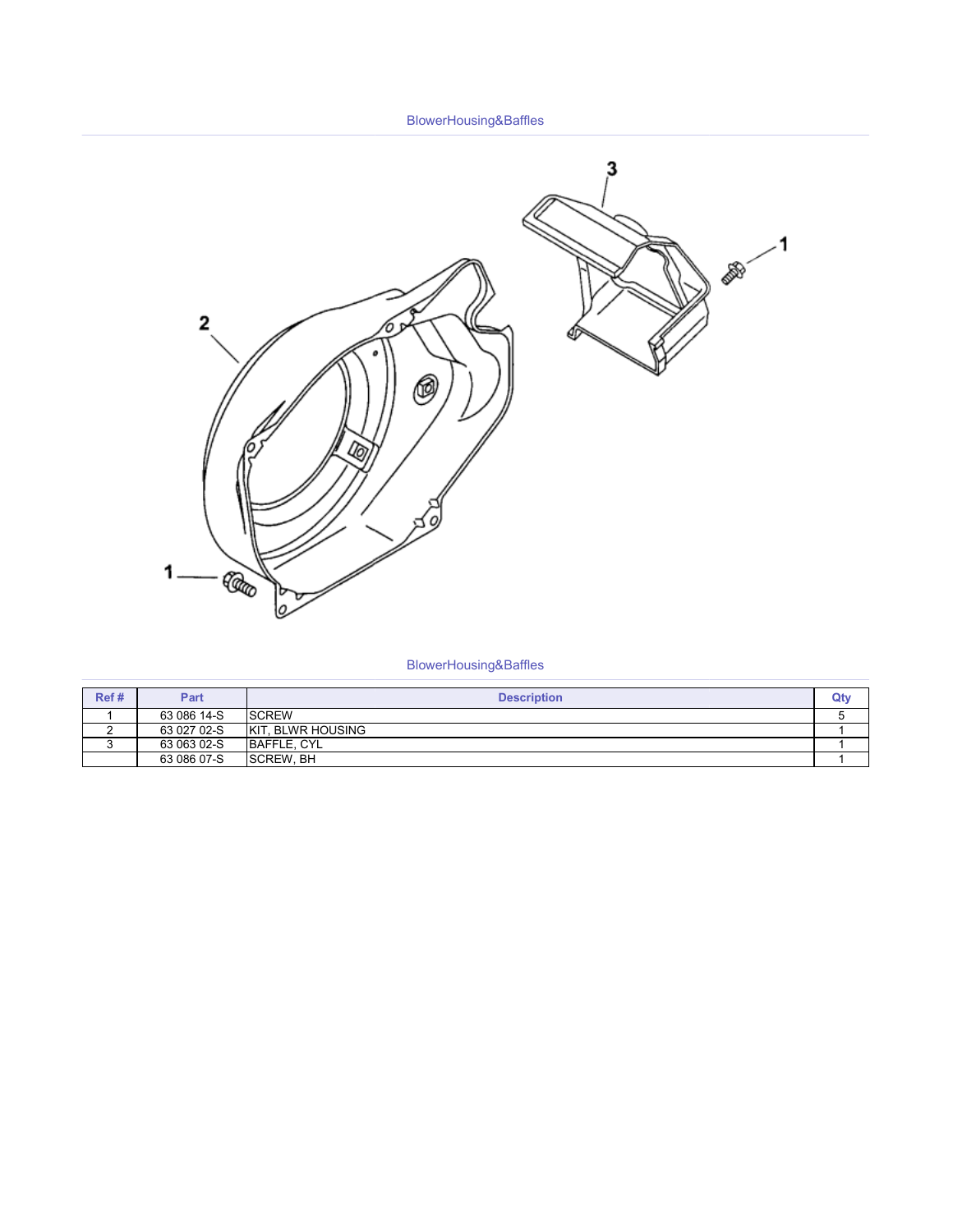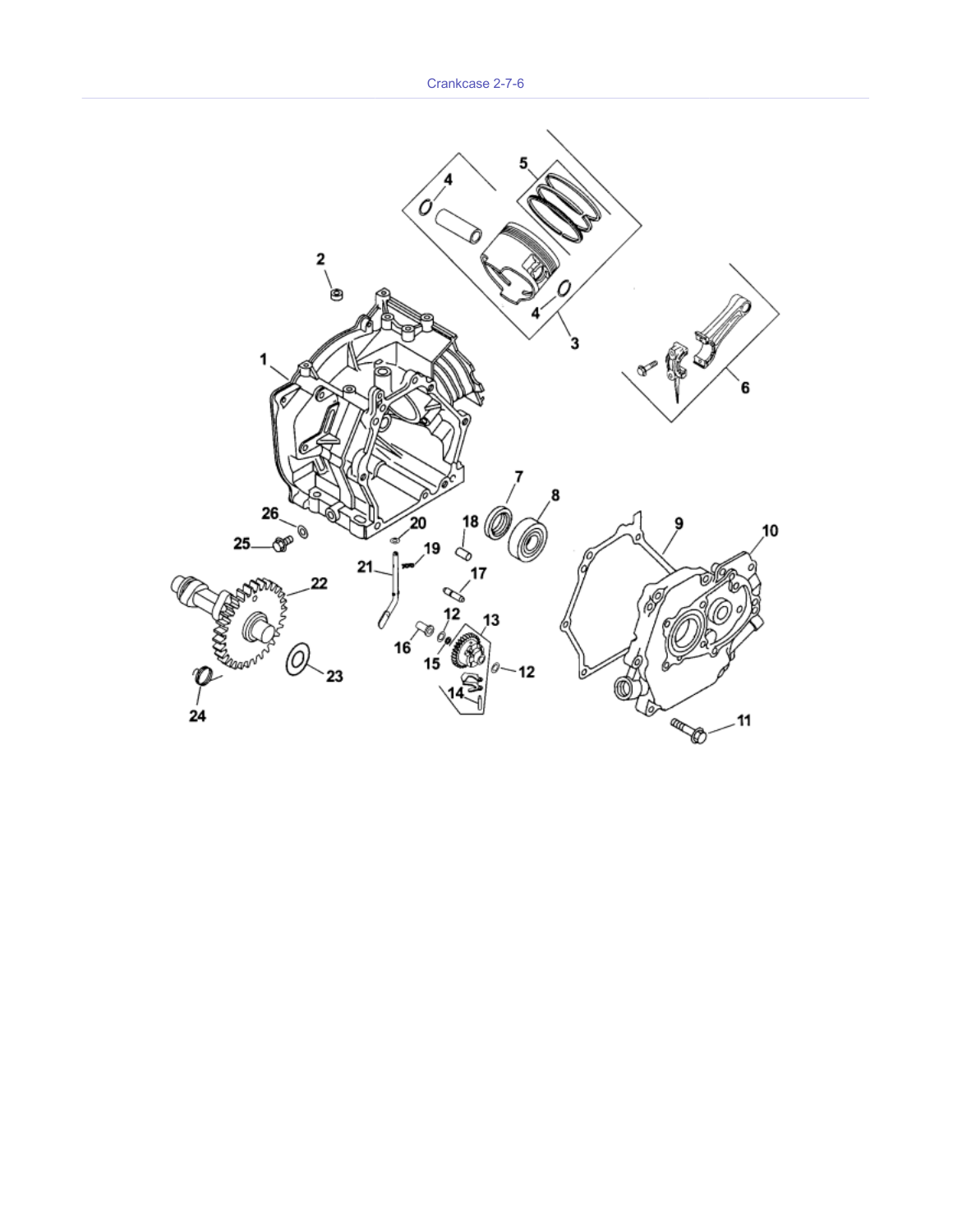#### Crankcase 2-7-6

| Ref#            | Part        | <b>Description</b>                      | Qty            |
|-----------------|-------------|-----------------------------------------|----------------|
| 1               | 63 561 06-S | Crankcase                               | 1              |
| 2               | 63 032 07-S | Seal, governorcrossshaft                |                |
| 3               | 63 874 10-S | Piston w/ring set (Std.)                | 1              |
|                 | 63 874 11-S | Piston w/ring set (.25)                 | 4              |
|                 | 63 874 12-S | Piston w/ring set (.50)                 | 1              |
| 4               | 63 018 03-S | Retainer, piston pin                    | $\overline{2}$ |
| 5               | 63 108 10-S | Ring set, piston (Std.)                 | 1              |
|                 | 63 108 11-S | Ring set, piston (.25)                  | 1              |
|                 | 63 108 12-S | Ring set, piston (.50)                  |                |
| 6               | 63 067 02-S | Rod, connecting                         | 1              |
| $\overline{7}$  | 63 032 06-S | Seal, oil                               | $\overline{1}$ |
| 8               | 63 030 05-S | Bearing                                 | $\overline{2}$ |
| 9               | 63 041 15-S | Gasket, closureplate                    | 1              |
| 10              | 63 009 04-S | Plate, closure                          | 1              |
| $\overline{11}$ | 63 086 29-S | Screw, closureplate                     | 6              |
| $\overline{12}$ | 63 468 01-S | Washer                                  | $\overline{2}$ |
| 13              | 63 043 07-S | Assembly, governorgear<br>(Includes 14) | $\mathbf 1$    |
| 14              | 63 380 01-S | Pin                                     | $\overline{2}$ |
| 15              | 63 018 01-S | Ring, snap                              | 1              |
| $\overline{16}$ | 63 241 03-S | Collar                                  | 1              |
| $\overline{17}$ | 63 144 08-S | Shaft, governor                         | 1              |
| 18              | 63 380 04-S | Pin, dowel                              | $\overline{2}$ |
| 19              | 63 154 03-S | Clip                                    | 1              |
| 20              | 63 468 08-S | Washer                                  | 4              |
| 21              | 63 144 07-S | Shaft, governorcross                    |                |
| 22              | 63 012 02-S | Camshaft                                |                |
| $\overline{23}$ | 63 422 02-S | Shim                                    | 1              |
| $\overline{24}$ | 63 089 01-S | Spring (ACR)                            | 1              |
| $\overline{25}$ | 63 139 07-S | Plug, drain                             | $\overline{2}$ |
| $\overline{26}$ | 63 041 14-S | Gasket                                  | $\overline{2}$ |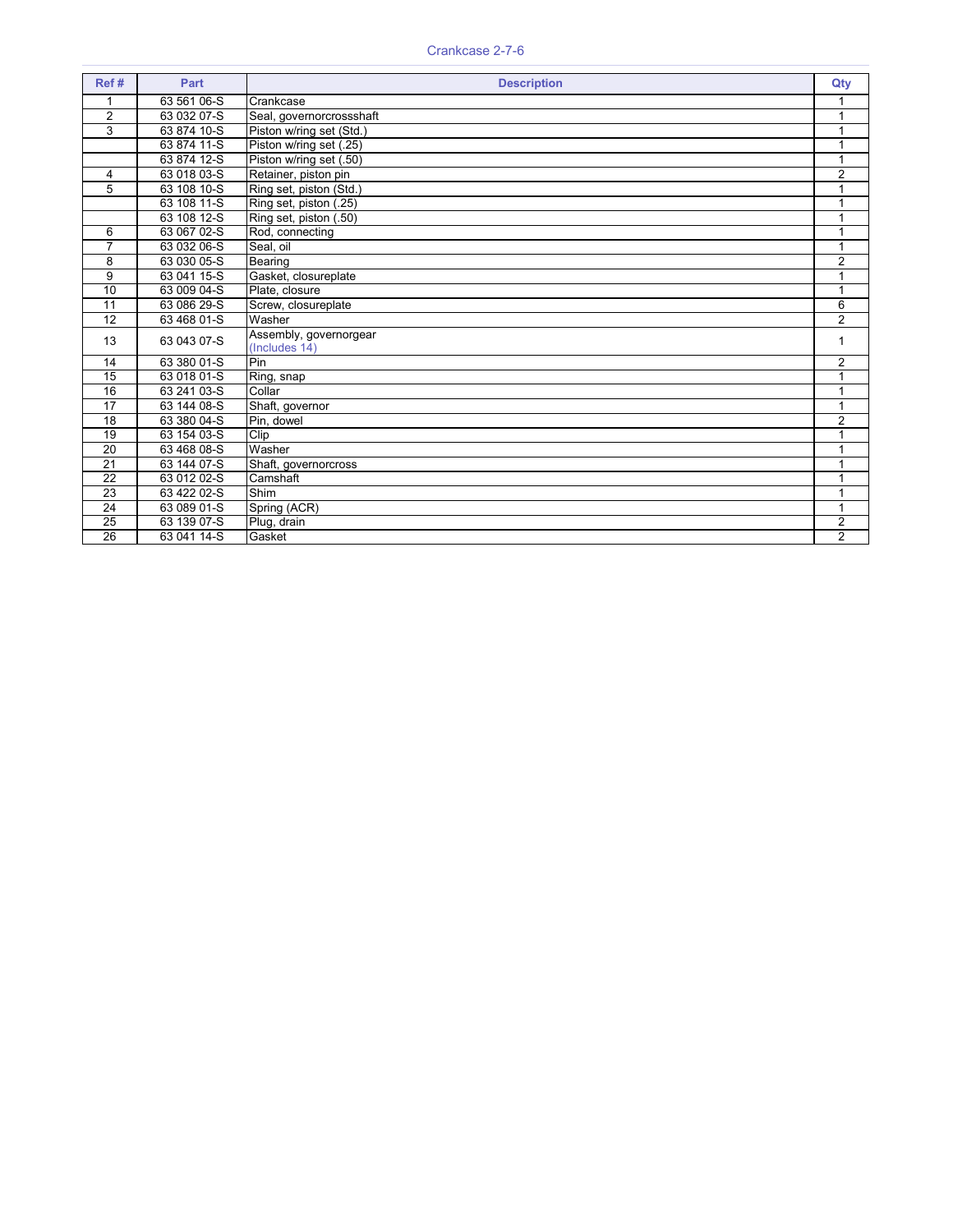Crankshaft 1-7-5



#### Crankshaft 1-7-5

| Ref#     | Part        | <b>Description</b>                      | Qt |
|----------|-------------|-----------------------------------------|----|
|          | 63 014 05-S | Crankshaft                              |    |
| <u>.</u> | 63 340 05-S | Key.<br>straight 4.7<br>mm <sup>7</sup> |    |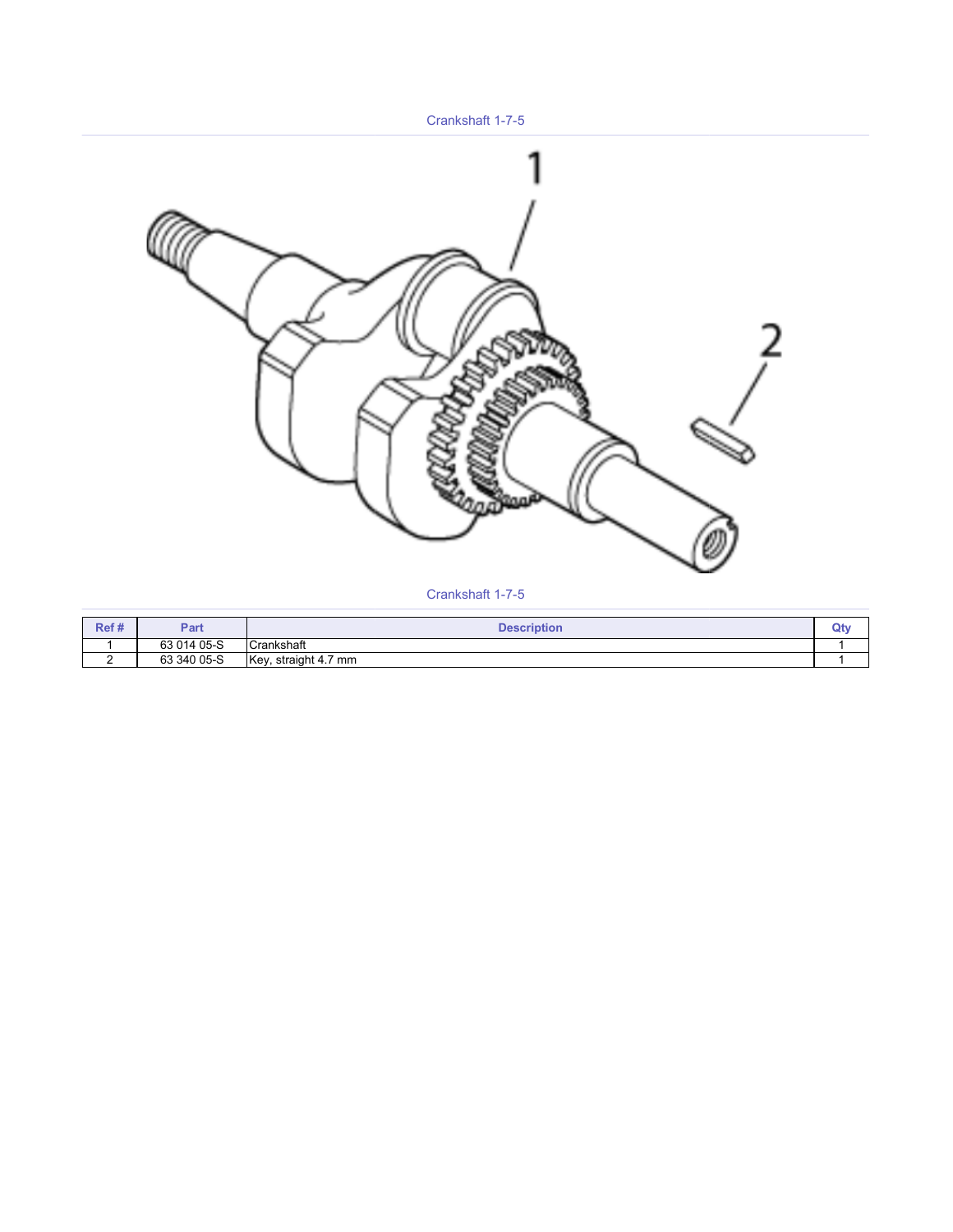



# EngineControls 9-7-5

| Ref# | Part        | <b>Description</b>                | Qty |
|------|-------------|-----------------------------------|-----|
|      | 63 086 03-S | <b>SCREW, PAN HEAD</b>            |     |
| 2    | 63 089 03-S | SPRING, COMPRESSION               | 1   |
| 3    | 63 090 05-S | LEVER, THROTTLE<br>(Includes 1,2) |     |
| 4    | 63 089 13-S | <b>SPRING, LINKAGE</b>            |     |
| 5    | 63 079 03-S | LINKAGE, THROTTLE                 |     |
| 6    | 63 090 04-S | LEVER, CHOKE                      |     |
| 7    | 63 313 03-S | <b>GROMMET</b>                    |     |
| 8    | $6321102-S$ | <b>BOLT</b>                       |     |
| 9    | 63 468 04-S | <b>WASHER</b>                     |     |
| 10   | 63 090 03-S | LEVER, GOVERNOR                   |     |
| 11   | 63 100 01-S | <b>NUT</b>                        |     |
| 12   | 63 089 22-S | SPRING, GOV                       |     |
| 13   | 63 237 08-S | <b>BOWDEN CLAMP</b>               |     |
| 14   | 63 086 73-S | <b>SCREW, PAN HEAD</b>            |     |
| 15   | 63 154 04-S | <b>CLIP</b>                       |     |
| 17   | 63 237 13-S | <b>CLAMP</b>                      |     |
| 18   | 63 086 46-S | <b>SCREW</b>                      |     |
|      | 63 113 01-S | DECAL, SPEED<br>NotIllustrated    |     |
|      | 63 113 10-S | LABEL, CHOKE<br>NotIllustrated    | 1   |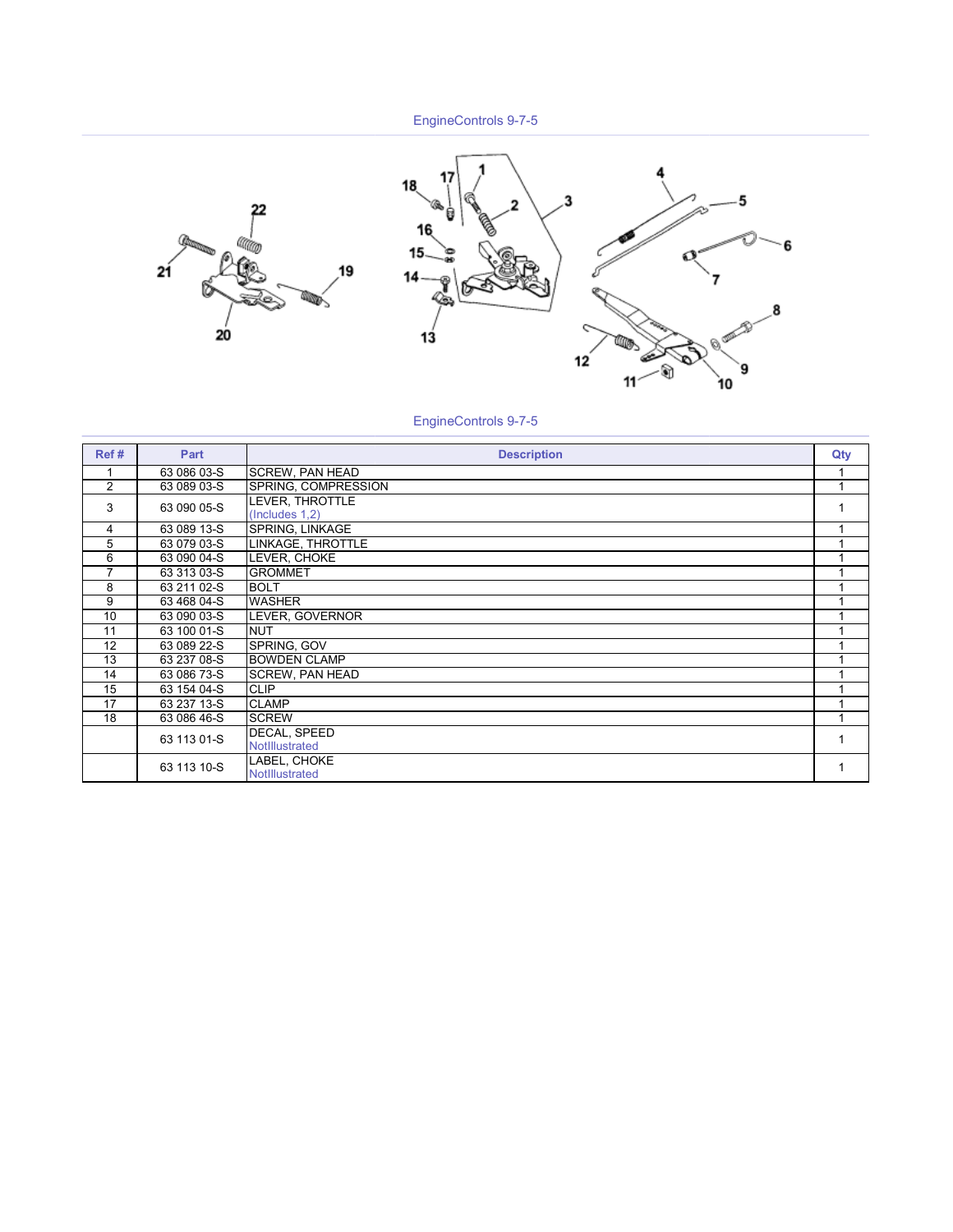

Exhaustsystem 11-7-2

| Ref#          | Part        | <b>Description</b> | Qty |
|---------------|-------------|--------------------|-----|
|               | 63 314 02-S | Guard, muffler     |     |
| $\mathcal{P}$ | 63 173 05-S | Cap, muffler       |     |
| 3             | 63 086 36-S | Screw              |     |
| 4             | 63 196 01-S | Band, exhaust      |     |
| 5             | 63 468 04-S | Washer             | 4   |
| 6             | 63 086 37-S | Screw, hex. flange | 4   |
|               | 63 162 01-S | Net, wire          |     |
| 8             | 63 189 02-S | Arrestor, spark    |     |
| 9             | 63 068 02-S | <b>Muffler</b>     |     |
| 10            | 63 100 16-S | Nut, exhaust       | 2   |
| 11            | 63 041 21-S | Gasket, exhaust    |     |
| 12            | 63 072 04-S | Stud, exhaust      | 2   |
| 13            | 63 086 35-S | Screw, hex. flange |     |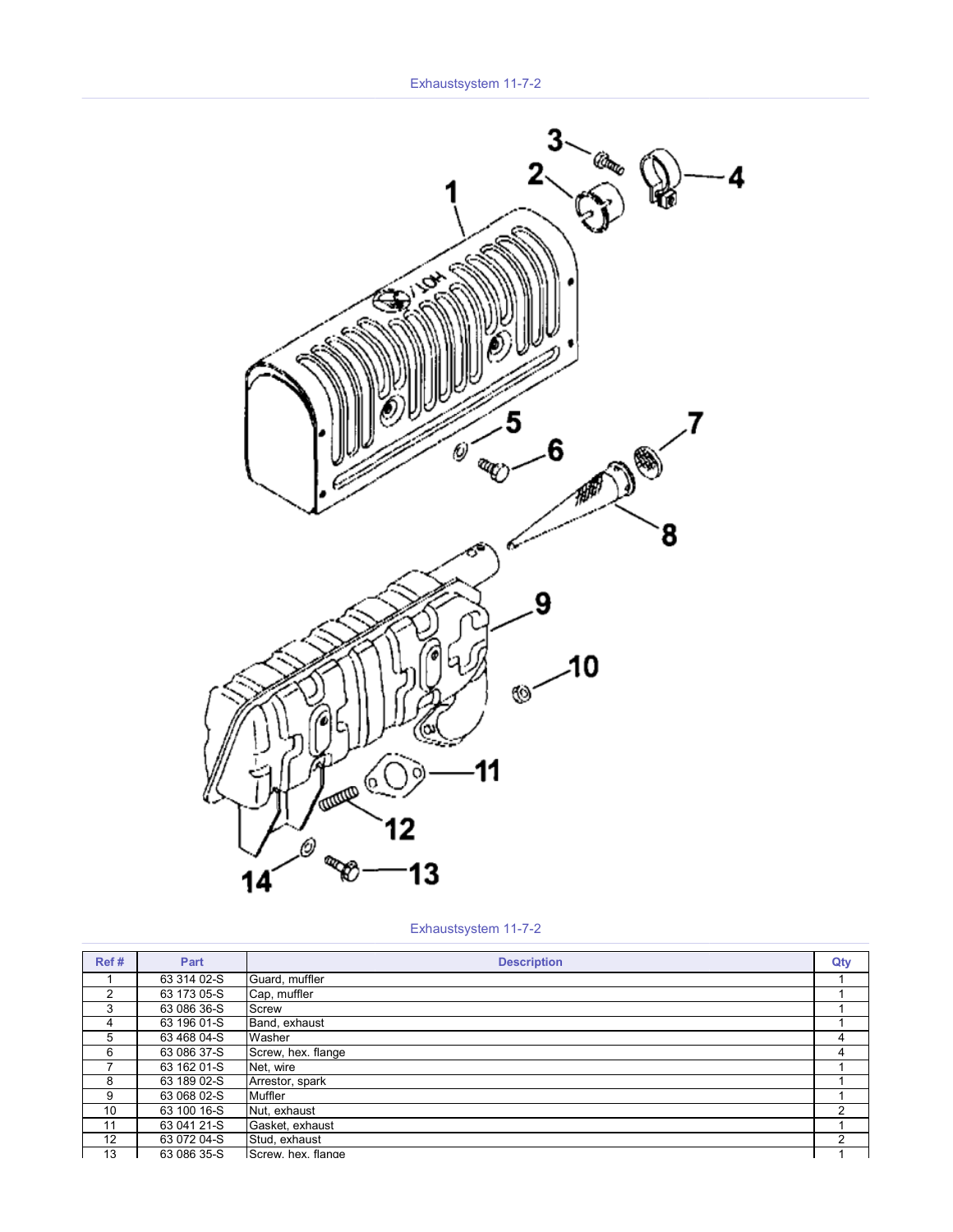

# Fuel System

| Ref #           | Part            | <b>Description</b>                                                                                                                                                   | Qty            |
|-----------------|-----------------|----------------------------------------------------------------------------------------------------------------------------------------------------------------------|----------------|
| 1               | 63 173 03-S     | CAP, FUEL TANK                                                                                                                                                       | 1              |
| $\overline{2}$  | 63 444 01-S     | <b>STRAINER</b>                                                                                                                                                      | 1              |
| 3               | 63 086 21-S     | <b>SCREW</b>                                                                                                                                                         | 4              |
| 4               | 63 065 02-S     | TANK, FUEL                                                                                                                                                           | $\mathbf{1}$   |
| 5               | 63 126 04-S     | <b>BRACKET, FUEL TANK</b>                                                                                                                                            | $\mathbf{1}$   |
| 6               | 63 139 04-S     | <b>PLUG</b>                                                                                                                                                          | 3              |
| $\overline{7}$  | 63 086 14-S     | <b>SCREW</b>                                                                                                                                                         | 4              |
| 8               | 63 468 10-S     | <b>WASHER</b>                                                                                                                                                        | 3              |
| 9               | 63 154 02-S     | <b>CLIP</b>                                                                                                                                                          | $\overline{2}$ |
| 10              | $63\,353\,01-S$ | LINE. FUEL                                                                                                                                                           | 1              |
| 11              | 63 462 02-S     | VALVE, FUEL COCK ASSY<br>$(Includes 12-16)$                                                                                                                          | $\mathbf{1}$   |
| 12              | 63 050 01-S     | <b>CUP. FILTER</b>                                                                                                                                                   | 1              |
| 13              | 63 041 09-S     | <b>GASKET</b>                                                                                                                                                        | $\mathbf{1}$   |
| 14              | 63 050 02-S     | <b>FILTER SCREEN</b>                                                                                                                                                 | $\mathbf{1}$   |
| $\overline{15}$ | 63 153 09-S     | O-RING, FUEL VALVE                                                                                                                                                   | 1              |
| $\overline{16}$ | 63 041 10-S     | <b>GASKET</b>                                                                                                                                                        | $\mathbf{1}$   |
| $\overline{17}$ | 63 126 03-S     | <b>BRACKET-FUEL TANK</b>                                                                                                                                             | $\mathbf{1}$   |
| $\overline{18}$ | 63 072 03-S     | <b>STUD, CARBURETOR</b>                                                                                                                                              | $\overline{2}$ |
| 19              | 63 853 05-S     | KIT. CARBURETOR W/GASKET (CS6)<br>(Includes 20 [qty. 1], 22, 23)                                                                                                     | $\mathbf{1}$   |
| 20              | 63 041 19-S     | <b>GASKET, INTAKE</b>                                                                                                                                                | $\overline{2}$ |
| $\overline{21}$ | 63 164 02-S     | MANIFOLD, INTAKE                                                                                                                                                     | $\mathbf{1}$   |
| 22              | 63 853 05-S     | KIT, CARBURETOR W/GASKET (CS6)<br>(Includes 63 757 04-S & 63 757 05-S)                                                                                               | 1              |
| $\overline{23}$ | 63 041 20-S     | <b>GASKET A/C</b>                                                                                                                                                    | 1              |
|                 | 63 757 04-S     | KIT, CARBURETOR REPAIR (CS4,6)<br>(Includes needle assembly, clip, bowl gasket, bowl screw gasket, air cleaner gasket, & intake gasket [gty,<br>21); Not Illustrated | 1              |
|                 | 63 757 05-S     | KIT, CARBURETOR FLOAT (CS4,6)<br>(Includes float, pin, bowl gasket, bowl screw gasket, air cleaner gasket, & intake gasket [qty. 2]); Not<br><b>Illustrated</b>      | 1              |
|                 | 63 113 06-S     | <b>DECAL, CAUTION</b><br>NotIllustrated                                                                                                                              | $\mathbf{1}$   |
|                 | 63 113 07-S     | <b>LABEL. IGNITION</b><br>NotIllustrated                                                                                                                             | $\mathbf{1}$   |
|                 | 63 086 71-S     | <b>SCREW, FLOAT BOWL</b>                                                                                                                                             | 1              |
|                 | 63 086 86-S     | <b>SCREW, PAN HEAD</b>                                                                                                                                               | 1              |
|                 | 63 041 28-S     | <b>GASKET, BOWL</b>                                                                                                                                                  | 1              |
|                 | 63 041 29-S     | <b>GASKET, BOWL SCREW</b>                                                                                                                                            | $\mathbf{1}$   |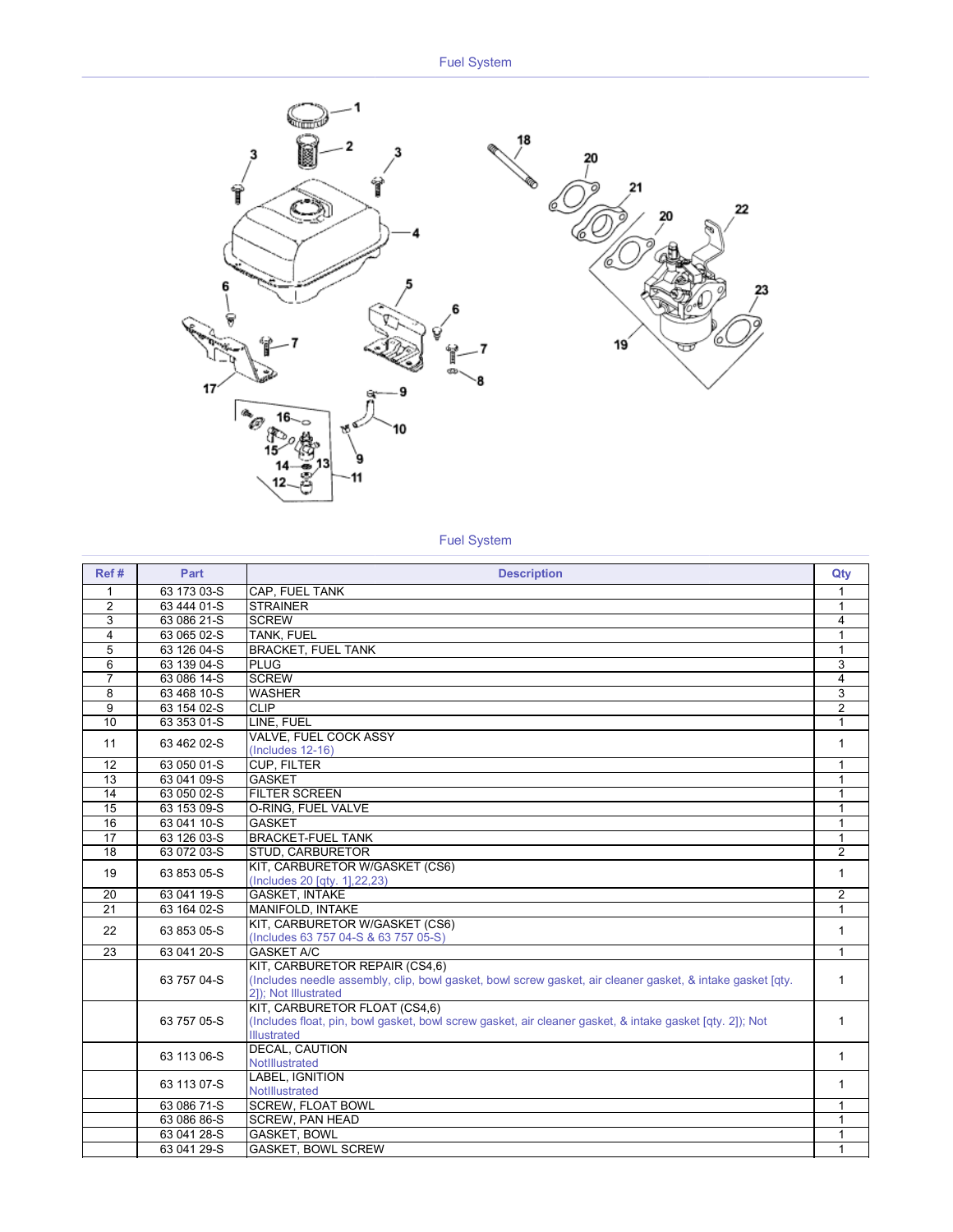

#### Head/Valve/Breather 4-7-3

| Ref#           | Part        | <b>Description</b>    | Qty            |
|----------------|-------------|-----------------------|----------------|
| 1              | 63 096 04-S | Cover, valve          |                |
| $\overline{2}$ | 63 086 14-S | Screw, valvecover     | 4              |
| 3              | 63 041 18-S | Gasket, valvecover    |                |
| 4              | 63 033 02-S | Breatherassembly      |                |
| 5              | 63 326 03-S | Hose, breather        |                |
| 6              | 63 041 17-S | Gasket, breather      |                |
| $\overline{7}$ | 63 086 30-S | Screw, cylinder head  | $\overline{2}$ |
| 8              | 63 086 31-S | Screw, cylinder head  | $\overline{2}$ |
| 9              | 63 318 03-S | Head, cylinder        |                |
| 10             | 63 380 08-S | Pin, dowel            | $\overline{2}$ |
| 11             | 63 041 22-S | Gasket, cylinder head |                |
| 12             | 63 100 12-S | <b>Nut</b>            | $\overline{2}$ |
| 13             | 63 599 01-S | Pivot, rockerarm      | $\overline{2}$ |
| 14             | 63 186 02-S | Arm, rocker           | $\overline{2}$ |
| 15             | 63 086 32-S | Screw, valveadjusting | $\overline{2}$ |
| 16             | 63 316 02-S | Guide, pushrod        |                |
| 17             | 63 462 03-S | Keeper, valve         | $\overline{2}$ |
| 18             | 63 173 04-S | Cap, valvespring      | $\overline{2}$ |
| 19             | 63 089 12-S | Spring, valve         | $\overline{2}$ |
| 20             | 63 017 03-S | Valve, intake         |                |
| 21             | 63 032 09-S | Seal, valvestem       |                |
| 22             | 63 016 03-S | Valve, exhaust        |                |
| 23             | 63 411 02-S | Rod, push             | $\overline{2}$ |
| 24             | 63 351 02-S | Lifter, valve         | $\overline{2}$ |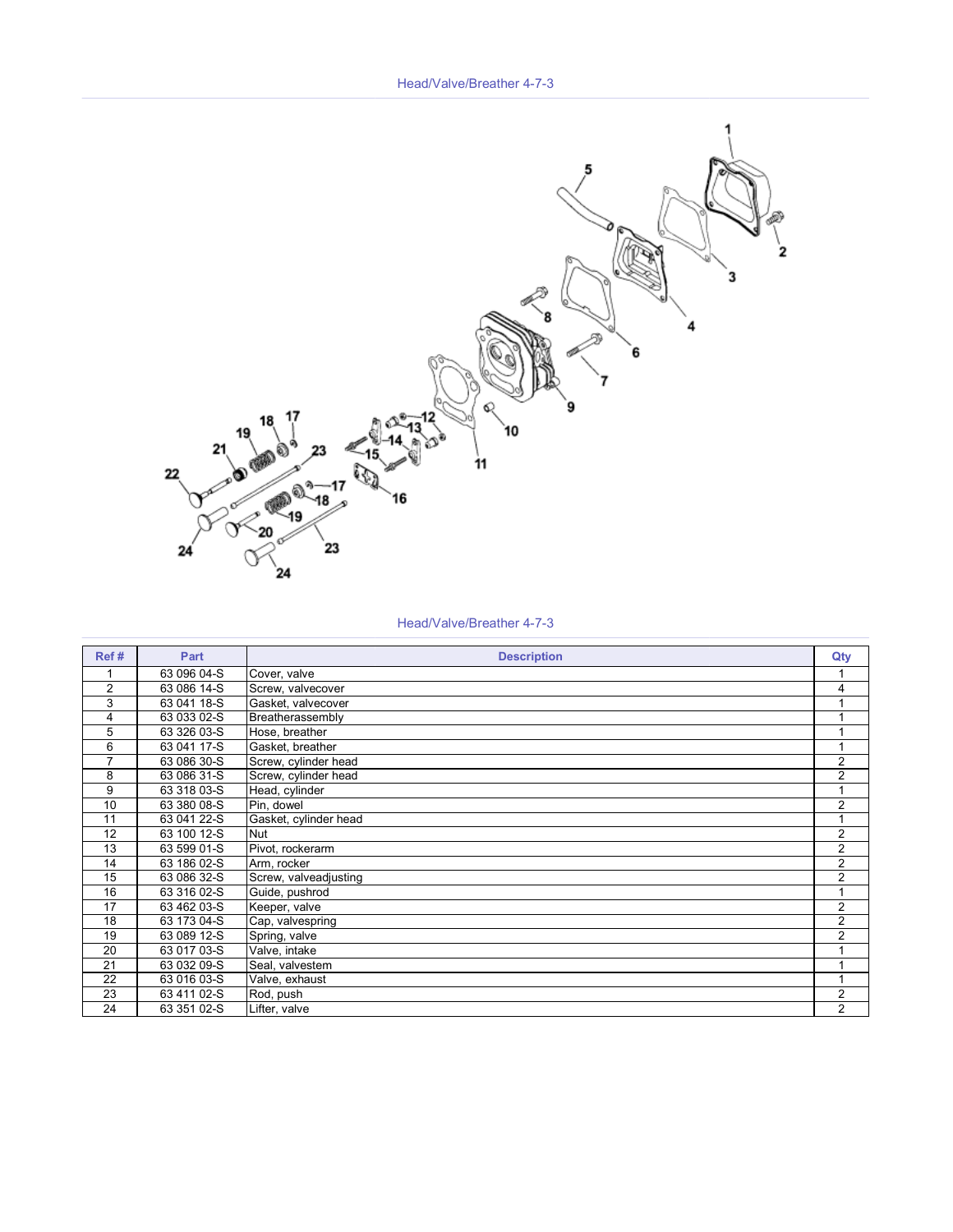

Ignition/Electrical 5-7-38

| Ref#           | Part        | <b>Description</b>                                  | Qty |
|----------------|-------------|-----------------------------------------------------|-----|
|                | 63 100 13-S | NUT, FLYWHEEL                                       |     |
| $\overline{2}$ | 63 468 15-S | WASHER, F.W.                                        |     |
| 3              | 63 025 03-S | <b>FLYWHEEL, MANUAL ST</b>                          |     |
| 4              | 63 340 02-S | <b>KEY, WOODRUFF</b>                                |     |
| 7              | 63 086 20-S | <b>SCREW</b>                                        | 2   |
| 8              | 63 755 06-S | IGNITION MODULE KIT-USE 63 755 40-S<br>(Includes 9) |     |
| 9              | 63 173 02-S | <b>CAP ASSY</b>                                     |     |
| 10             | 66 132 01-S | <b>SPARK PLUG</b>                                   |     |
| 11             | 63 518 07-S | <b>LEAD.KILL</b>                                    |     |
| 12             | 63 086 15-S | <b>SCREW, STOP SWITCH</b>                           |     |
| 13             | 63 099 02-S | <b>ISTOP SWITCH</b>                                 |     |
| 14             | 63 100 05-S | NUT, STOP SWITCH                                    | 2   |
| 15             | 63 237 09-S | <b>CLAMP</b>                                        |     |
| 16             | 63 099 11-S | OIL SWITCH ASSY -USE 63 099 03-S                    |     |
| 17             | 63 086 16-S | <b>SCREW, PAN HEAD</b>                              |     |
| 18             | 63 237 02-S | <b>CLAMP, WIRE</b>                                  |     |
| 19             | 63 431 05-S | <b>SLEEVE, WIRING</b>                               |     |
| 23             | 63 352 01-S | <b>OIL LIGHT</b>                                    |     |
| 45             | 63 213 02-S | <b>TOOL KIT</b>                                     |     |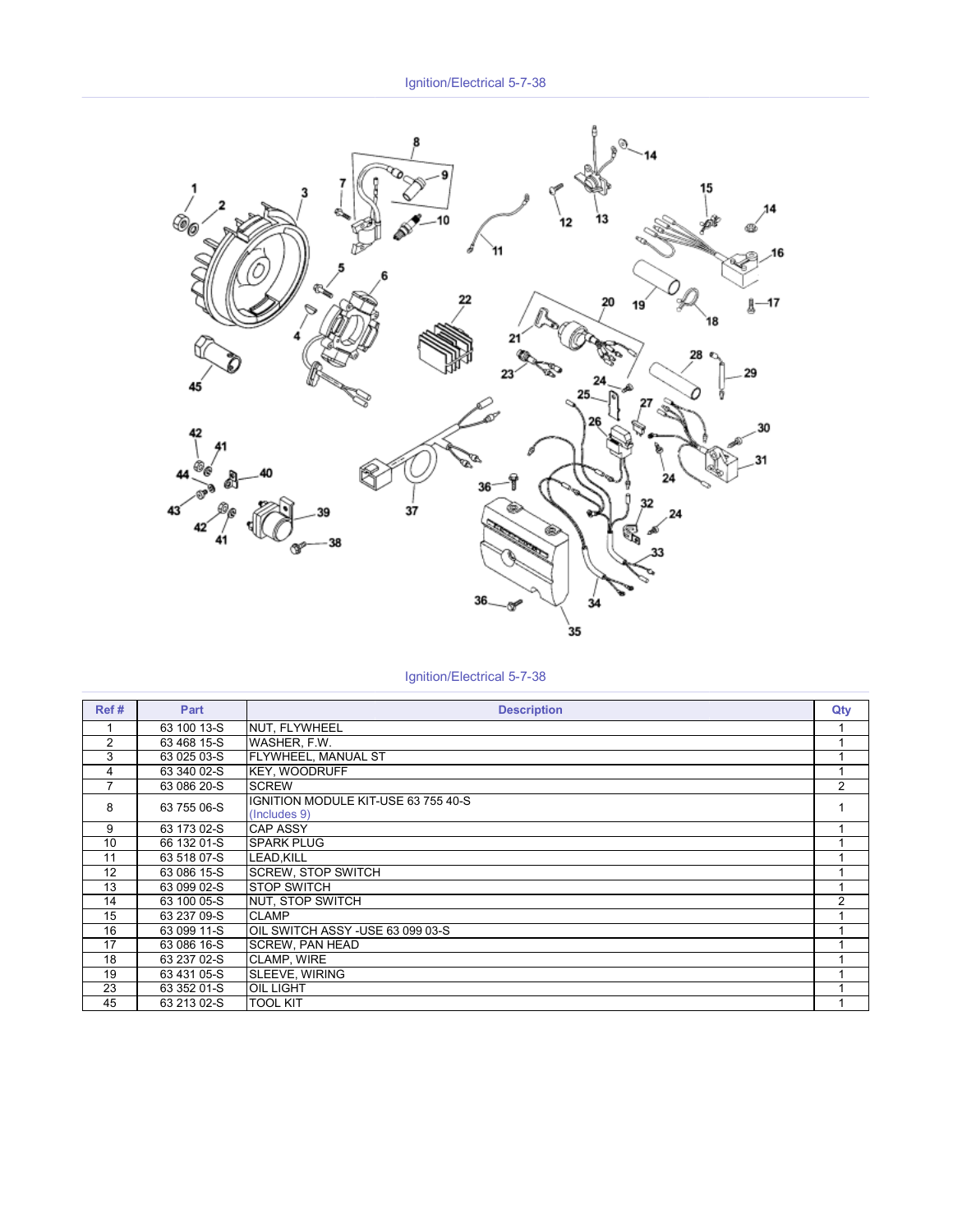Oil Pan/Lubrication 3-7-4



Oil Pan/Lubrication 3-7-4

| Ref# | Part        | <b>Description</b>                   | Qty     |
|------|-------------|--------------------------------------|---------|
|      | 63 755 09-S | <b>KIT. DIPSTICK</b>                 |         |
| 4    | 63 086 14-S | <b>SCREW</b>                         | ົ<br>د، |
| 5    | 63 237 01-S | <b>CLAMP</b>                         |         |
| 6    | 63 099 06-S | <b>OIL SWITCH</b>                    |         |
|      | 63 153 06-S | <b>O-RING</b>                        |         |
| 8    | 63 139 08-S | PLUG, OIL                            |         |
|      | 63 032 13-S | 750IL SEAL (PTO)                     |         |
|      | 63 032 15-S | <b>SEAL</b>                          |         |
| າ    | 63 153 05-S | <b>IDIPSTICK KIT USE 63 755 09-S</b> |         |